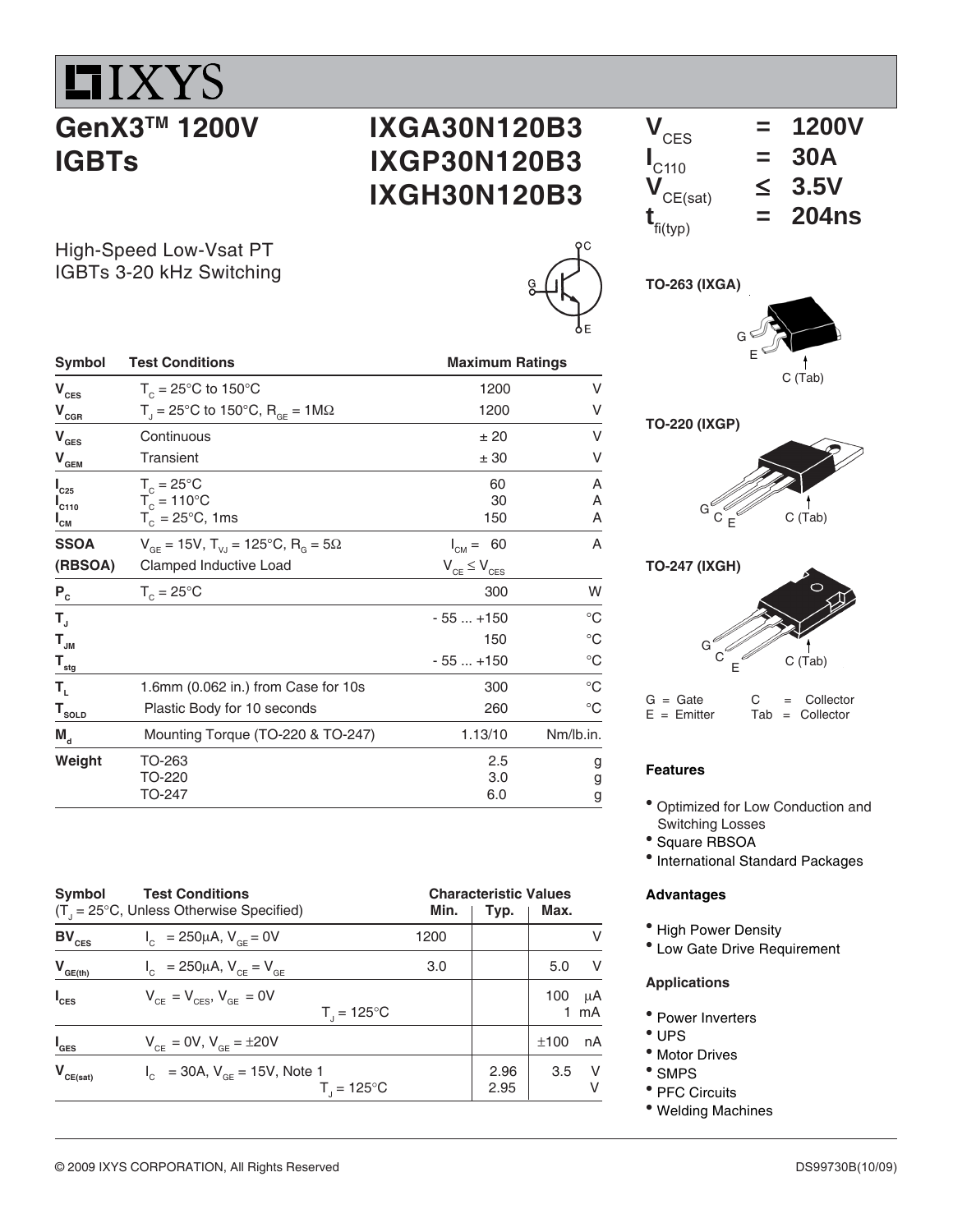# **HIXYS**

### **IXGA30N120B3 IXGP30N120B3 IXGH30N120B3**

| <b>Symbol</b><br><b>Test Conditions</b> |  |                                                               |      |      | <b>Characteristic Values</b> |               |  |  |
|-----------------------------------------|--|---------------------------------------------------------------|------|------|------------------------------|---------------|--|--|
|                                         |  | $(T_{j} = 25^{\circ}C,$ Unless Otherwise Specified)           | Min. | Typ. | Max.                         |               |  |  |
| $g_{\rm fs}$                            |  | $I_c$ = 30A, $V_{ce}$ = 10V, Note 1                           | 11   | 19   |                              | S             |  |  |
| $\mathbf{C}_{_{\text{ies}}}$            |  |                                                               |      | 1750 |                              | pF            |  |  |
| $\mathbf{C}_{_{\mathrm{oes}}}$          |  | $V_{CF}$ = 25V, $V_{GF}$ = 0V, f = 1MHz                       |      | 120  |                              | pF            |  |  |
| $\mathbf{C}_{\mathrm{res}}$             |  |                                                               |      | 46   |                              | pF            |  |  |
| $Q_{q}$                                 |  |                                                               |      | 87   |                              | nC            |  |  |
| $\mathbf{Q}_{_{\mathbf{ge}}}$           |  | $I_c$ = 30A, $V_{GE}$ = 15V, $V_{CE}$ = 0.5 $\cdot$ $V_{CES}$ |      | 15   |                              | пC            |  |  |
| $\mathbf{Q}_{\underline{\mathrm{gc}}}$  |  |                                                               |      | 39   |                              | nС            |  |  |
| $t_{\text{\tiny d(0n)}}$                |  |                                                               |      | 16   |                              | ns            |  |  |
| $t_{ri}$                                |  | Inductive load, $T_1 = 25^{\circ}C$                           |      | 37   |                              | ns            |  |  |
| $\mathsf{E}_{_{\sf on}}$                |  | $I_c = 30A$ , $V_{GE} = 15V$                                  |      | 3.47 |                              | mJ            |  |  |
| $t_{\text{\tiny{d(off)}}}$              |  | $V_{CE} = 0.8 \cdot V_{CES}$ , R <sub>G</sub> = 5 $\Omega$    |      | 127  | 200                          | ns            |  |  |
| $t_{fi}$                                |  | Notes <sub>2</sub>                                            |      | 204  | 380                          | ns            |  |  |
| $\mathsf{E}_{\mathsf{off}}$             |  |                                                               |      | 2.16 | 4.0                          | mJ            |  |  |
| $t_{\text{\tiny d(0n)}}$                |  |                                                               |      | 18   |                              | ns            |  |  |
| $t_{ri}$                                |  | Inductive load, $T_{\parallel}$ = 125°C                       |      | 38   |                              | ns            |  |  |
| $\mathsf{E}_{_{\sf on}}$                |  | $I_c = 30A, V_{GE} = 15V$                                     |      | 6.70 |                              | mJ            |  |  |
| $t_{\text{\tiny d(off)}}$               |  | $V_{CE} = 0.8 \cdot V_{CES}$ , $R_{G} = 5\Omega$              |      | 216  |                              | ns            |  |  |
| $t_{fi}$                                |  | Notes <sub>2</sub>                                            |      | 255  |                              | ns            |  |  |
| $\mathsf{E}_{\mathsf{off}}$             |  |                                                               |      | 5.10 |                              | mJ            |  |  |
| $\mathbf{R}_{\text{thJC}}$              |  |                                                               |      |      | 0.42 °C/W                    |               |  |  |
| $R_{\text{thCS}}$                       |  | TO-220                                                        |      | 0.50 |                              | $\degree$ C/W |  |  |
| $R_{thcs}$                              |  | TO-247                                                        |      | 0.21 |                              | $\degree$ C/W |  |  |



#### $390$ .420  $9.91$ 100  $H1$  $\overline{J1}$ .090 .500  $\frac{.110}{.139}$ <br> $\frac{.139}{.100}$  $\frac{L}{\varphi P}$  $16<sup>2</sup>$ 4.08  $\mathsf Q$ .125

#### **TO-247 (IXGH) AD Outline**

Notes:

- 1. Pulse test,  $t \le 300\mu s$ , duty cycle,  $d \le 2\%$ .
- 2. Switching times & energy losses may increase for higher  $\mathsf{V}_{\mathsf{CE}}$ (Clamp),  $\mathsf{T}_{\mathsf{J}}$  or  $\mathsf{R}_{\mathsf{G}}$ .



| IXYS Reserves the Right to Change Limits, Test Conditions, and Dimensions. |  |  |
|----------------------------------------------------------------------------|--|--|
|                                                                            |  |  |

| IXYS MOSFETs and IGBTs are covered                                                                |  | 4.835.592  4.931.844  5.049.961  5.237.481  6.162.665 |                                                                | 6.404.065 B1 6.683.344 |                                  | 6.727.585 | 7.005.734 B2 7.157.338B2                  |  |
|---------------------------------------------------------------------------------------------------|--|-------------------------------------------------------|----------------------------------------------------------------|------------------------|----------------------------------|-----------|-------------------------------------------|--|
| by one or moreof the following U.S. patents: 4,850,072 5,017,508 5,063,307 5,381,025 6,259,123 B1 |  |                                                       |                                                                | 6.534.343              |                                  |           | 6,710,405 B2    6,759,692    7,063,975 B2 |  |
|                                                                                                   |  |                                                       | 4,881,106 5,034,796 5,187,117 5,486,715 6,306,728 B1 6,583,505 |                        | 6.710.463 6.771.478 B2 7.071.537 |           |                                           |  |



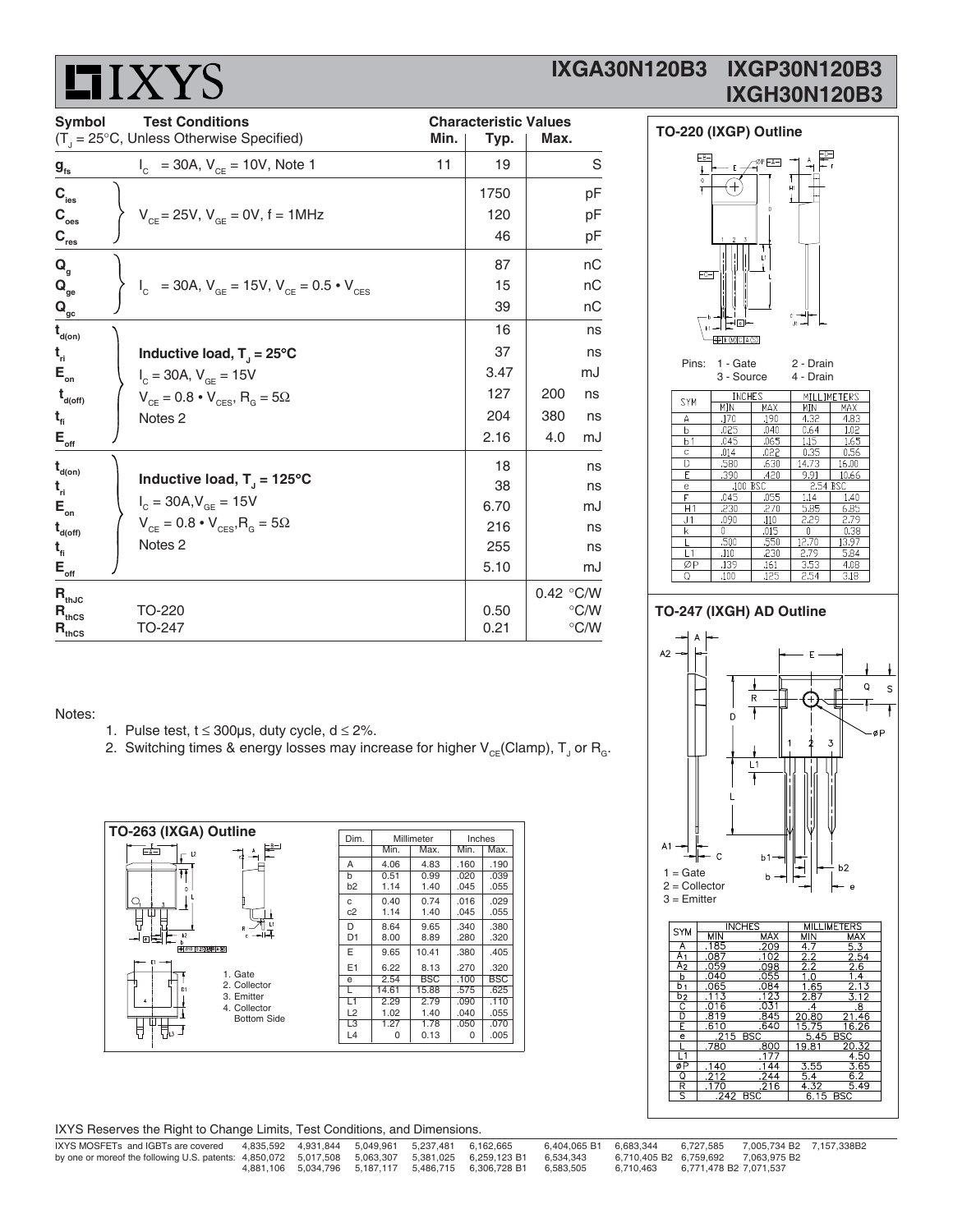







Fig. 3. Output Characteristics @ T<sub>J</sub> = 125°C















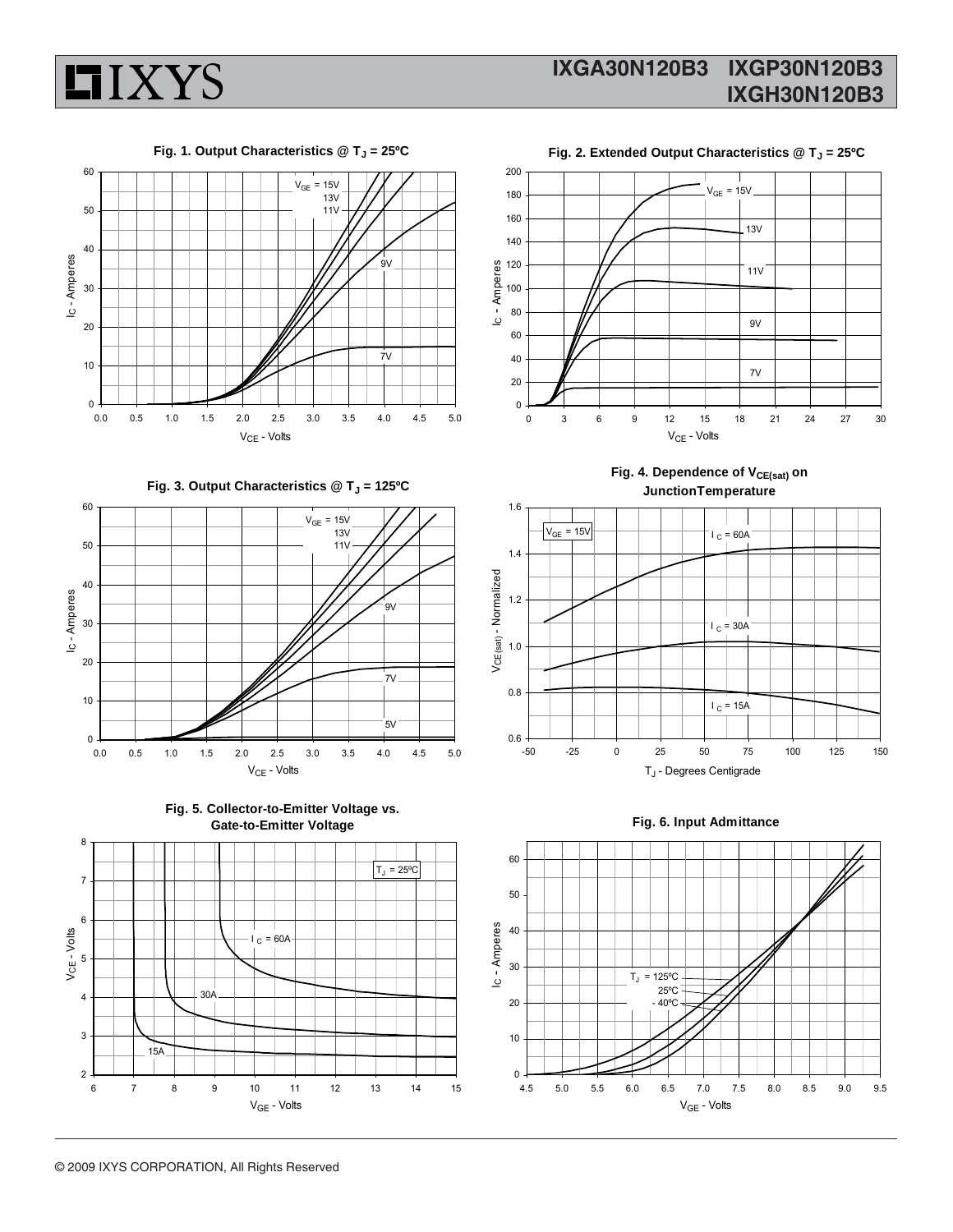

### **IXGA30N120B3 IXGP30N120B3 IXGH30N120B3**





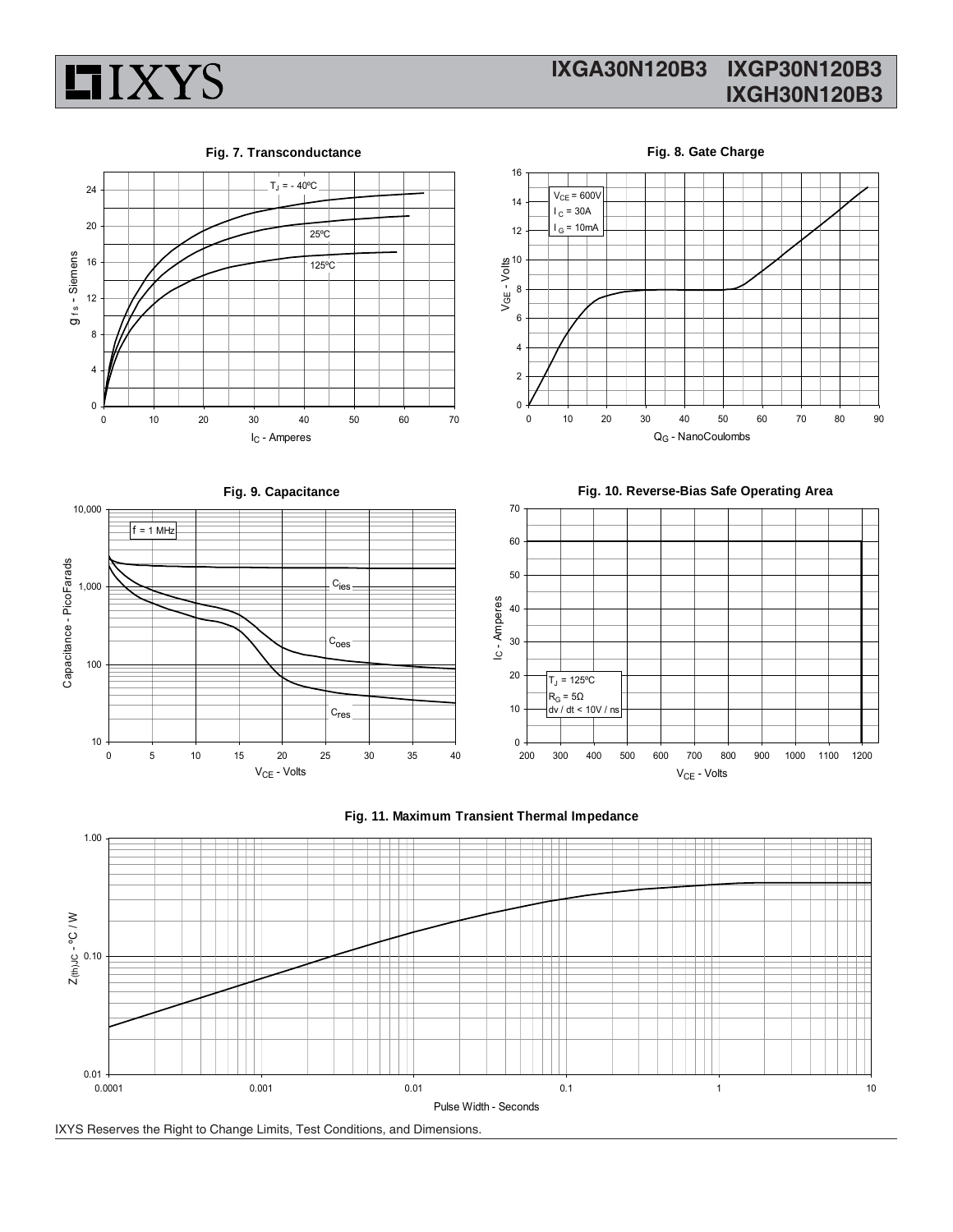

### **IXGA30N120B3 IXGP30N120B3 IXGH30N120B3**



**Fig. 14. Inductive Switching Energy Loss vs. Junction Temperature**

**Fig. 12. Inductive Switching**







**Fig. 15. Inductive Turn-off Switching Times vs. Gate Resistance**

Eon - MilliJoules

MiliJoules